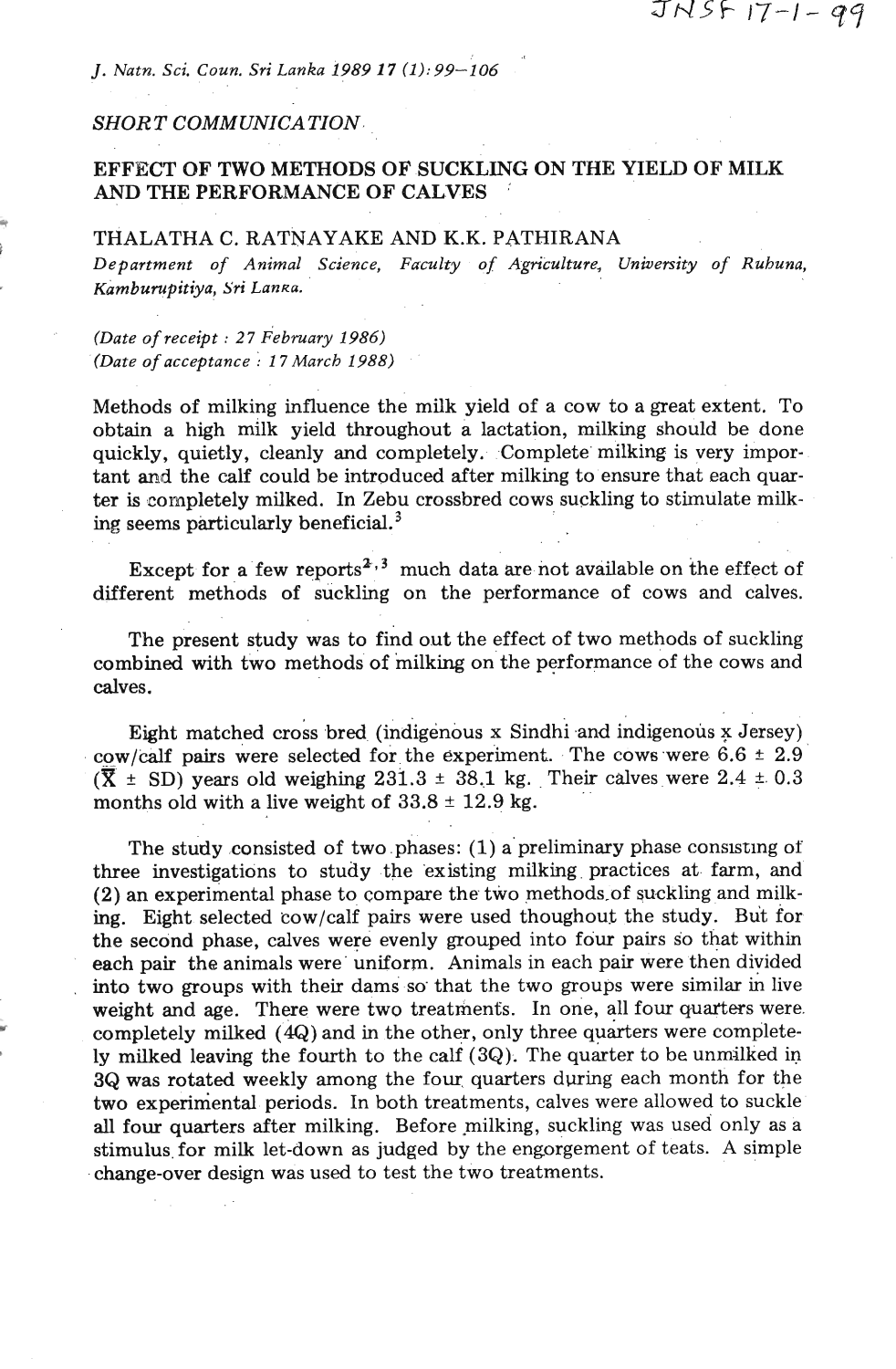Two groups of experimental calves were kept in two separate pens, except at milking. In addition to the feeding of milk (through suckling only), concentrates (15% crude protein), *Brachiaria brizantha* (12.5% crude protein) and water for drinking were provided *ad libitum.* Proximate analysis of grass was determined according to A.O.A.C. (1975).

The cows were milked twice daily by hand. After milking in the morning cows were allowed to graze on natural pasture until they were milked in the afternoon and then kept in a small enclosure for the night without feed.

#### **1.** Preliminary Phase

#### *1.1. First preliminary investigation*

Different stages and timing of the existing once a day milking practices of the farm, as recorded with all the animals to be included in the experiment are given in Table 1. Time of suckling required to stimulate milk let-down judged from the engorgement of teats was less before than after the first milking (Table 1, item 1 vs 5). As would be expected, the duration of milking until the quarter was empty was greater at first than at the second milking (item 3  $\text{vs } 7$ ). The entire milking operation took  $13.08 \pm 2.17$  min. (range 5.71 to **24.24** min) which tended to be greater than the normally accepted duration of the effect of oxytocin.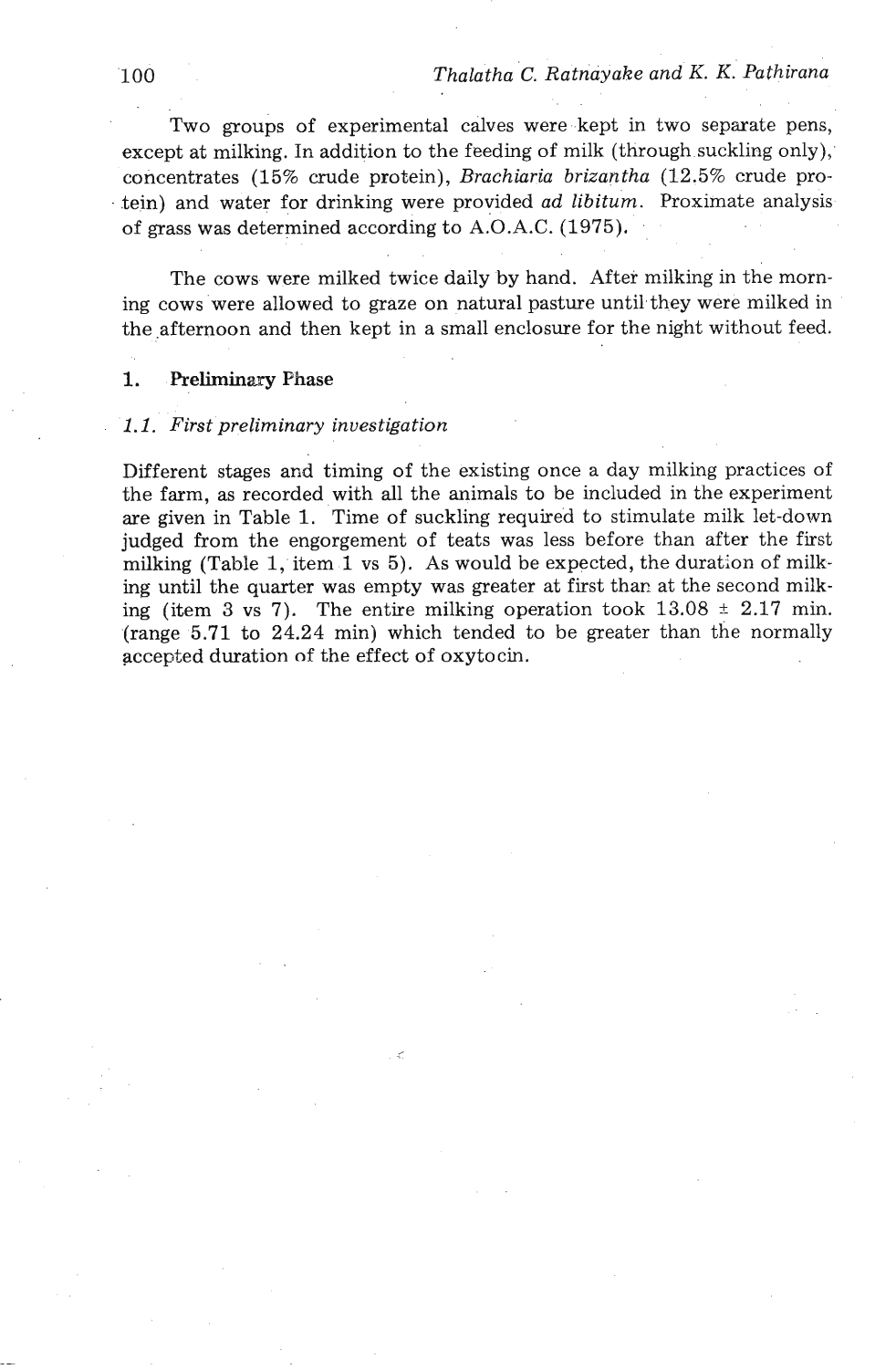|            | Operation in                                                            | Range             |       |                                         |  |
|------------|-------------------------------------------------------------------------|-------------------|-------|-----------------------------------------|--|
|            | chronological order                                                     | min               | max   | $\overline{\mathbf{X}} \pm \mathbf{SD}$ |  |
| $\cdot$ 1. | Duration of 1st suckling<br>prestimulus                                 | 1.00              | 2.45  | $1.26 \pm 0.17$                         |  |
| 2.         | Duration from end of<br>1st suckling to<br>begining of 1st milking      | .20               | .40   | $0.31 \pm 0.04$                         |  |
| 3.         | Duration of 1st milking                                                 | 2.27              | 9.49  | $5.52 \pm 1.37$                         |  |
| 4.         | Duration from end of<br>1st milking to 2nd<br>introduction of calf      | .04               | .25   | $0.09 \pm 0.04$                         |  |
| 5.         | Duration of 2nd suckling<br>prestimulus                                 | 1.10              | 5.15  | $1.97 \pm 0.53$                         |  |
| 6.         | Duration from end of<br>2nd suckling to<br>initiation of 2nd<br>milking | .10 <sup>°</sup>  | :50   | $.24 \pm 0.06$                          |  |
| 7.         | Duration of 2nd<br>milking                                              | 1.00 <sup>1</sup> | 6.00  | $2.69 \pm 2.15$                         |  |
| 8.         | Total time                                                              | $-5.71$           | 24.24 | $13.08 \pm 2.17$                        |  |

|  | Table 1. Different stages and timing (minutes) of the existing once a day |  |  |  |
|--|---------------------------------------------------------------------------|--|--|--|
|  | milking practices <sup>a</sup>                                            |  |  |  |

a

**r** 

~ach'value is a mean of **24** bbservations (8 cowlcalf **pairs x 3** observations during morning milking on 3 consecutive days)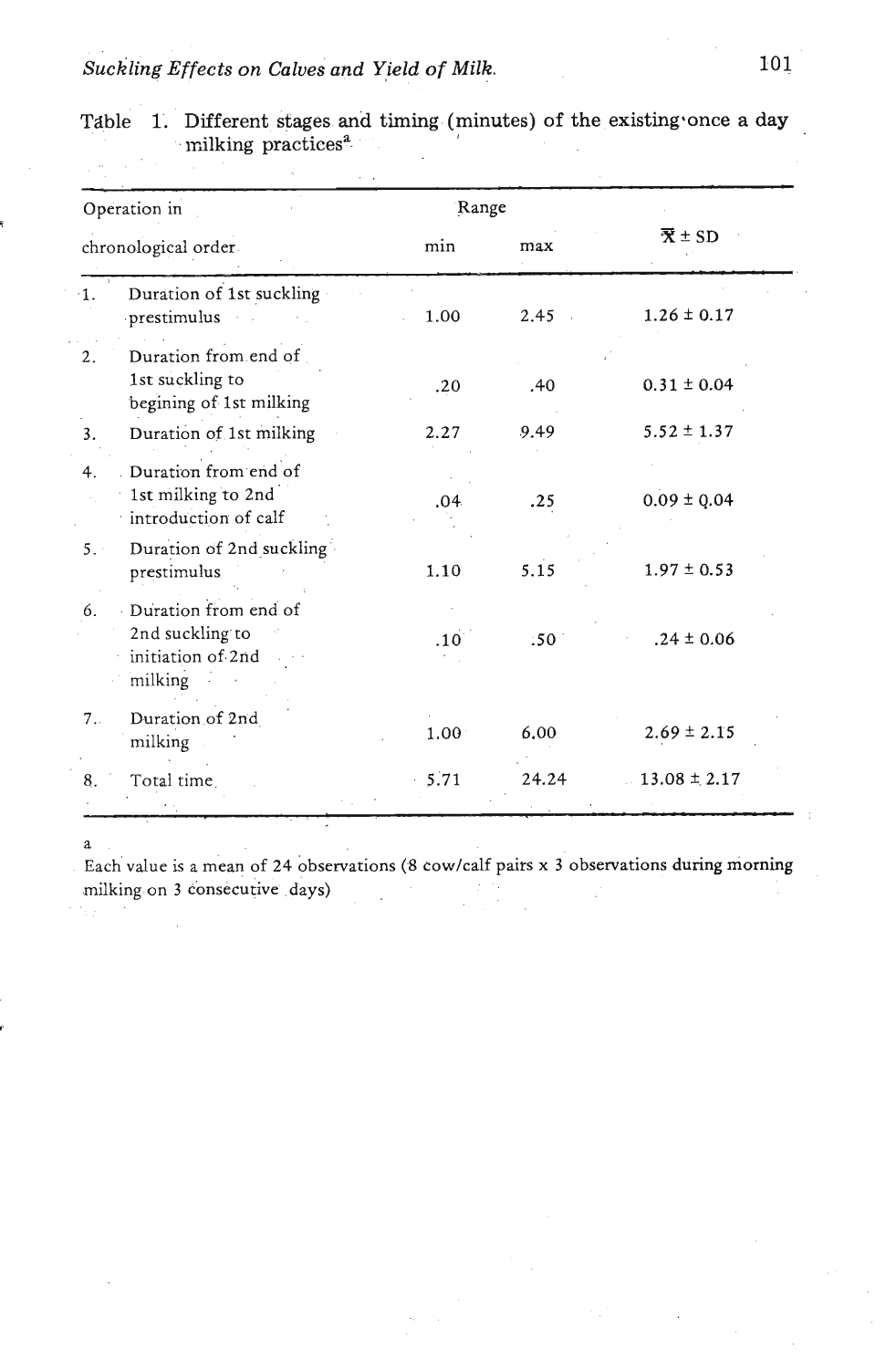# *1.2.. Second preliminary investigation*

Data on the effect of suckling prestimulus on milk yield'are given in Table 2. Without a suckling prestimulus the milk yield was only 4.49% that of the cows which were suckled before milking. The necessity for the presence of the calf for proper milk let-down in indigenous cows is thus confirmed.

| Cow/calf<br>pair no.     | Amount milked<br>without suck-<br>ling pre-<br>stimulus $\left(kg\right)^b$<br>$\mathbf{A}$ | Amount milked<br>after suckling<br>prestimulus<br>$\left(\text{kg}\right)^{\text{C}}$<br>B | Intake by<br>calf in B<br>at suck-<br>ling (kg)<br>C | Total milk<br>yield with<br>suckling<br>(kg)<br>$B+C=D$ | A as<br>a %<br>of<br>$D^d$ |
|--------------------------|---------------------------------------------------------------------------------------------|--------------------------------------------------------------------------------------------|------------------------------------------------------|---------------------------------------------------------|----------------------------|
| 1                        | .150                                                                                        | 2.20                                                                                       | .5                                                   | 2.7                                                     | 5.56                       |
| $\overline{2}$           | .090                                                                                        | 2.26                                                                                       | .25                                                  | 2.51                                                    | 3.58                       |
| $\cdot$ 3                | .110                                                                                        | 2.46                                                                                       | .5 <sub>1</sub>                                      | 2.96                                                    | 3.71                       |
| $\overline{4}$           | .098                                                                                        | 1.37                                                                                       | .5                                                   | $1.87 -$                                                | 5.24                       |
| $\overline{\phantom{a}}$ | .145                                                                                        | 2.90                                                                                       | 1.00                                                 | 3.9                                                     | 3.71                       |
| 6                        | .120                                                                                        | 2.07                                                                                       | .25                                                  | 2.32                                                    | 5.17                       |

Table 2. Effect of suckling on the amount of milk let-down<sup>2</sup>

| $X \pm SD$ | $.12 \pm 0.02$ | $2.21 \pm 0.50$ | $5 \pm 0.27$ $2.71 \pm 0.69$ 4.49 $\pm 0.92$ |  |
|------------|----------------|-----------------|----------------------------------------------|--|
|            |                |                 |                                              |  |
|            |                |                 |                                              |  |
|            |                |                 |                                              |  |

a The sequence was : suckling, milking, suckling and milking

b .Without calves

c<br>With calves

d

Amount milked without calves for suckling prestimulus as a percentage of the total milk yield (amount milked plus intake by calf) with suckling prestimulus.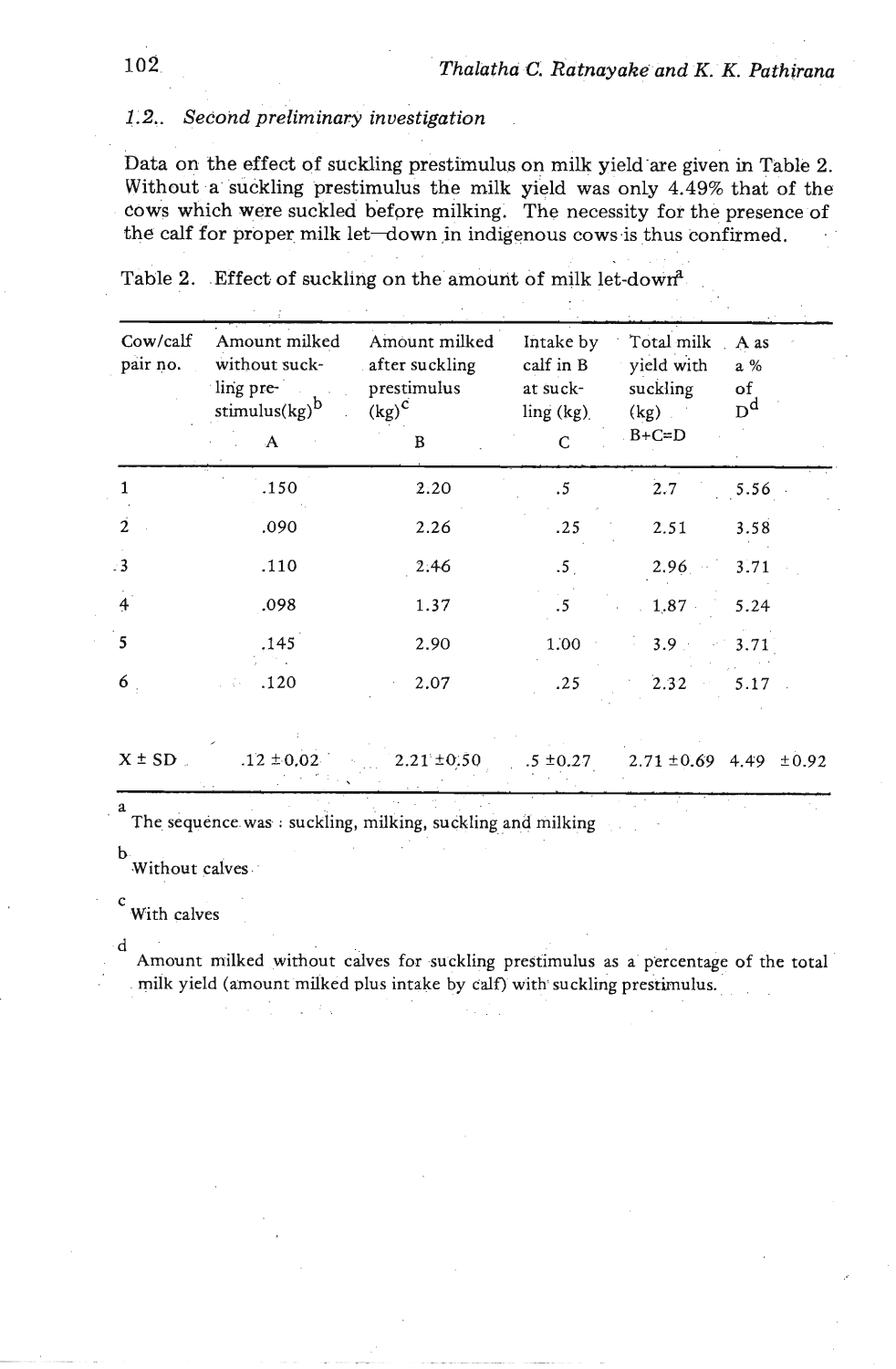# *1.3. Third preliminary investigation*

The results are presented in Table 3. There was an average of  $40.13 \pm 10.54\%$ increase in the milk yield due to twice a day **milkjng** as compared to once a day milking. Increasing the frequency of milking from twice a day to three and four times a day has also increased the milk yield of cows by 10-25% and  $5-15\%$ , respectively.<sup>1</sup> This tendency is in agreement with the present findings.

|                    |               | Increase of<br>twice a day |                |                |               |                |                            |  |
|--------------------|---------------|----------------------------|----------------|----------------|---------------|----------------|----------------------------|--|
| Cow/calf           | Amount milked |                            | Intake by calf |                | Total         |                | total<br>over              |  |
| pair no.           | once a<br>day | twice a<br>day             | once a<br>day  | twice a<br>day | once a<br>day | twice a<br>day | once a day<br>total $(\%)$ |  |
| $\mathbf{2}$       | 2.38          | 2.39                       | 0.37           | 1.16           | 2.52          | 3.57           | 41.6                       |  |
| 3                  | 2.40          | 2.38                       | 0.50           | 1.66           | 2.91          | 4.06           | 39.5                       |  |
| $\overline{4}$     | 1.67          | 1.89                       | 0.54.          | 1.50           | 2.18          | 3.23           | $-48.0$                    |  |
| 6                  | 3.10          | 3.39                       | 0.79           | 1.25           | 3.89          | 4.71           | 21.0                       |  |
| $\overline{7}$     | 1.42          | 1.52                       | 0.29           | $-1.04$        | $1.70 -$      | 2.37           | 39.4                       |  |
| 8                  | 2.50          | 3.01                       | 0.54           | 1.66           | 3.04          | 4.60           | 51.3                       |  |
| $\mathbf{X} \cdot$ | 2.25          | 2.43                       | 0.51           | 1.38           | 2.71          | 3.76           | 40.13                      |  |
| ±SD                | 0.61          | 0.69                       | 0.17           | 0.27           | 0.76          | 0.89           | 10.54                      |  |

### Table **3.** Effect of milking frequency on milk yield

**a** hlran values of 6 days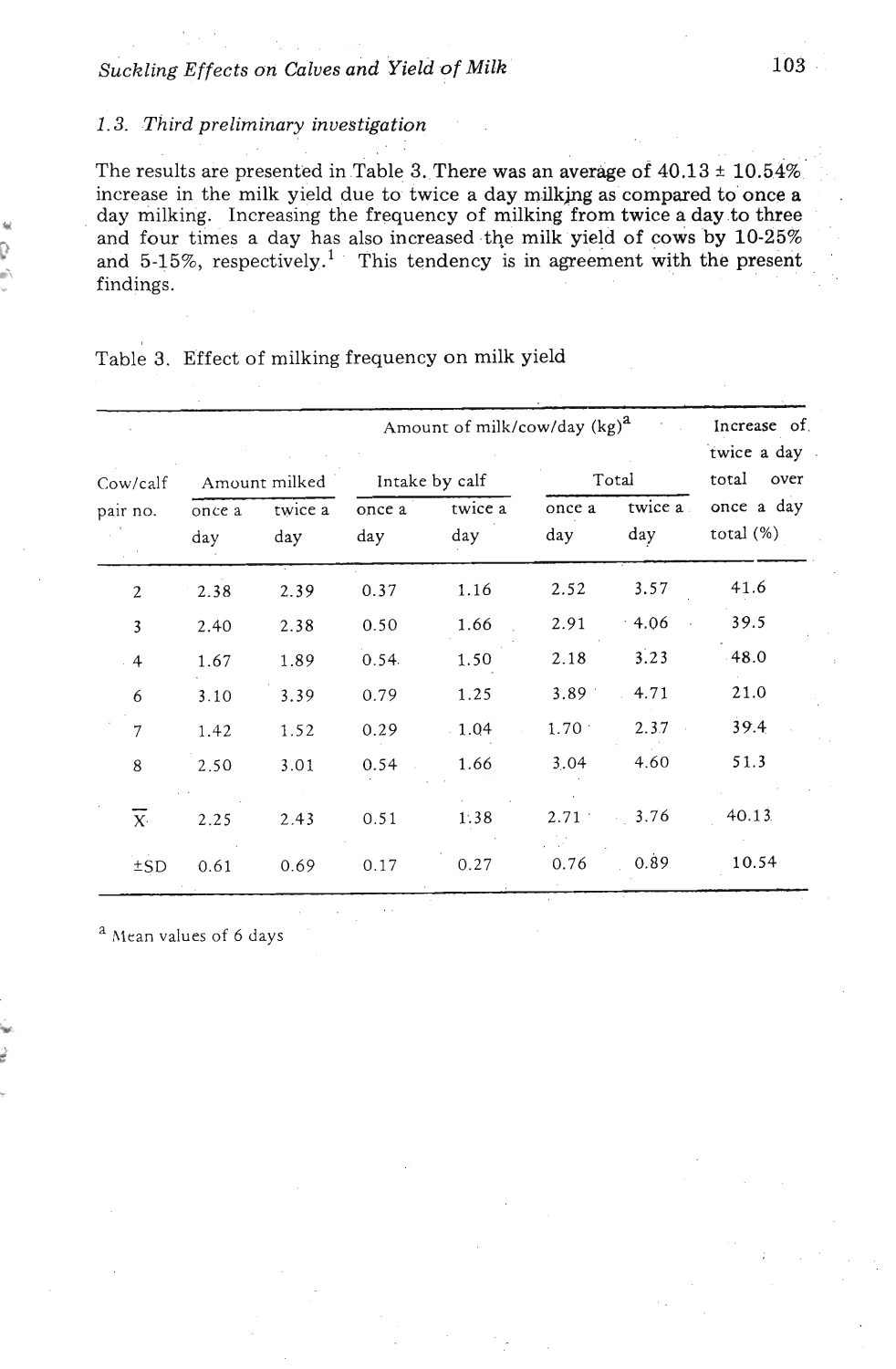### **3.2. Experimental Phase**

;Proximate composition of forage *(Brachiaria brizantha)* offered is presented in Table 4. The protein content of forage was acceptable (12.51%) by local standards and the dry matter (DM) content was as expected  $(20.32 \pm 2.69\%)$ The *ad libitum* intake of grass and concentrates by calves is presented in Table 5. The consumption of grass and concentrates by the calves on two treatments were approximately similar although they were offered *ad* **libi***tum.* Total DM intake from grass and concentrates was satisfactory, being 2.71 to 2.93% live vveight, where DM intake from grass accounted for 2.25 to 2.41% live weight. On a fresh basis, the *ad libitum* intake of grass was about 5.5 kg/head/day.

| Experimental    |                  | Chemical composition (%) on DM basis |                                   |             |      |        |  |
|-----------------|------------------|--------------------------------------|-----------------------------------|-------------|------|--------|--|
| period          | D.M. %           | Crude<br>protein                     |                                   | E. E. C. F. | Ash  | N.F.E. |  |
|                 | $19.54 \pm 2.81$ | 12.25                                | 2.96                              | 26.11       | 7.16 | 51.52  |  |
| $\overline{2}$  | $21.18 \pm 2.40$ | 12.77 2.15                           |                                   | 25.52       | 6.77 | 52.89  |  |
| $\sim$ X $\sim$ | $20.32 \pm 2.69$ | 12.51                                | 2.56<br>$\mathbf{r} = \mathbf{r}$ | 25.82       | 6.97 | 52.14  |  |

Table 4. Proximate Composition of *Brachiaria brizanthaa* 

<sup>a</sup> Grass offered was sampled once every 3 days; dry matter determined in triplicate and samples pooled within the two experimental periods for proximate analysis.

.. .

Table 5. Intake of *Brachiaria brizantha* and concentrates by calves on a DM . basis<sup>a</sup>

| Dry matter                           | Grass           |                 | Concentrates |                               |      | Total. |  |
|--------------------------------------|-----------------|-----------------|--------------|-------------------------------|------|--------|--|
| intake                               | 40 <sup>b</sup> | $3Q^{\text{c}}$ | 4Q           | 3Q                            | 4Q   | 3Q     |  |
| kg/head/day<br>$\overline{X} \pm SD$ | $1.12 \pm 0.32$ | $1.17 \pm 0.52$ |              | $.24 \pm 0.22$ $.25 \pm 0.14$ | 1.36 | 1.42   |  |
| % Live<br>weight $(\overline{X})$    | 2.25            | 2.41            | 0.46         | 0.52                          | 2.71 | 2.93   |  |

a Grass and concentrates were offered ad **libitum** and each value is a mean of 8 observa tions (4 weekly observations per experimental period x 2 experimental periods). Intake measured on a group basis and divided by 4 to obtain per head intake.

b Four quarters milked

<sup>c</sup> Three quarters milked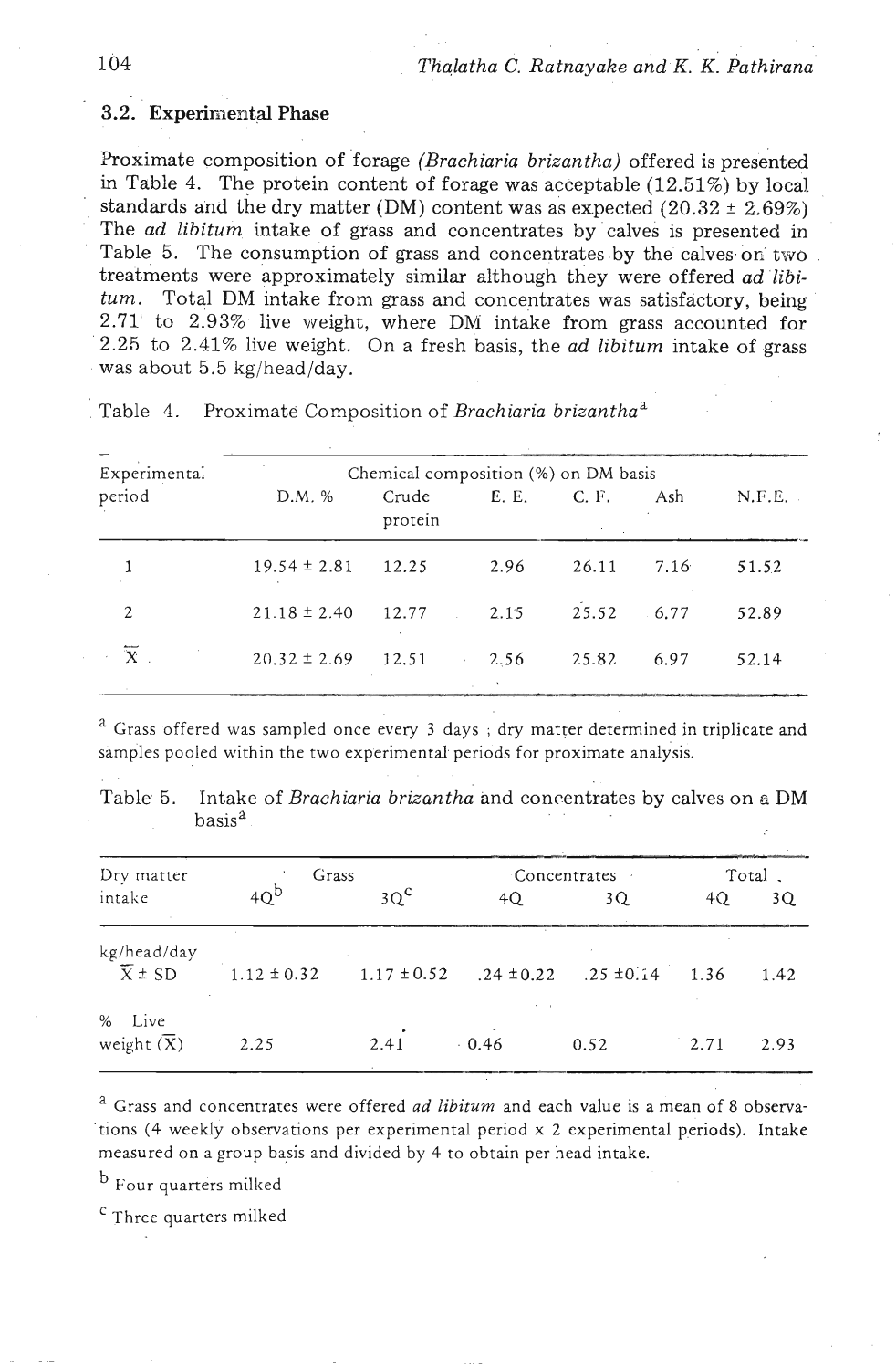### **Suckling** Effects on *Calves and' Yield* of *Milk*

Data on calf performance and milk yield are presented in Table 6. The method of milking and suckling had no significant effect ( $p > .05$ ) on any of the calf performance and milk yield data. Milking all four quarters (4Q) compared with the leaving of one quarter for the calf (3Q) tended to give a higher amount of milk in the bucket, but a reverse tendency in the intake of milk by the calf was noted as normally expected. Consequently the total amount of milk drawn was almost the same (3.68 vs 3.67 kg/cow/d) in the above two treatments. Although the intake of milk by calves was insufficient in 4Q and 3Q (3.39 and 3.65% live weight, respectively) the average daily gain (ADG) of calves was quite satisfactory by local standards. This may have been at least due partly to the adequate intake of grass and concentrates by the calves.

In both treatments the calves were allowed to suckle before each of the two milkings at a milking session in order to stimulate milk let-down and were allowed ad **libitum** suckling only after two milkings were completed. If forages and concentrates of satisfactory quality are not available in required quantities, additional milk will have to be offered to the calves for satisfactory growth if the methods of suckling as done in this study are to be adopted.

All the cows were free of mastitis, which may have been partly due to suckling, since a lower incidence of mastitis due to suckling has been reported. The practice of suckling has also increased the total milk yield of cows. Considering the existing milking practices of the dairy herd, the practice of suckling is recommended to be continued. Twice a day instead of once a day milking, however, be adopted and calves kept back from dams at grazing while offering the calves *ad libitum* good quality forages and concentrates in the pens.